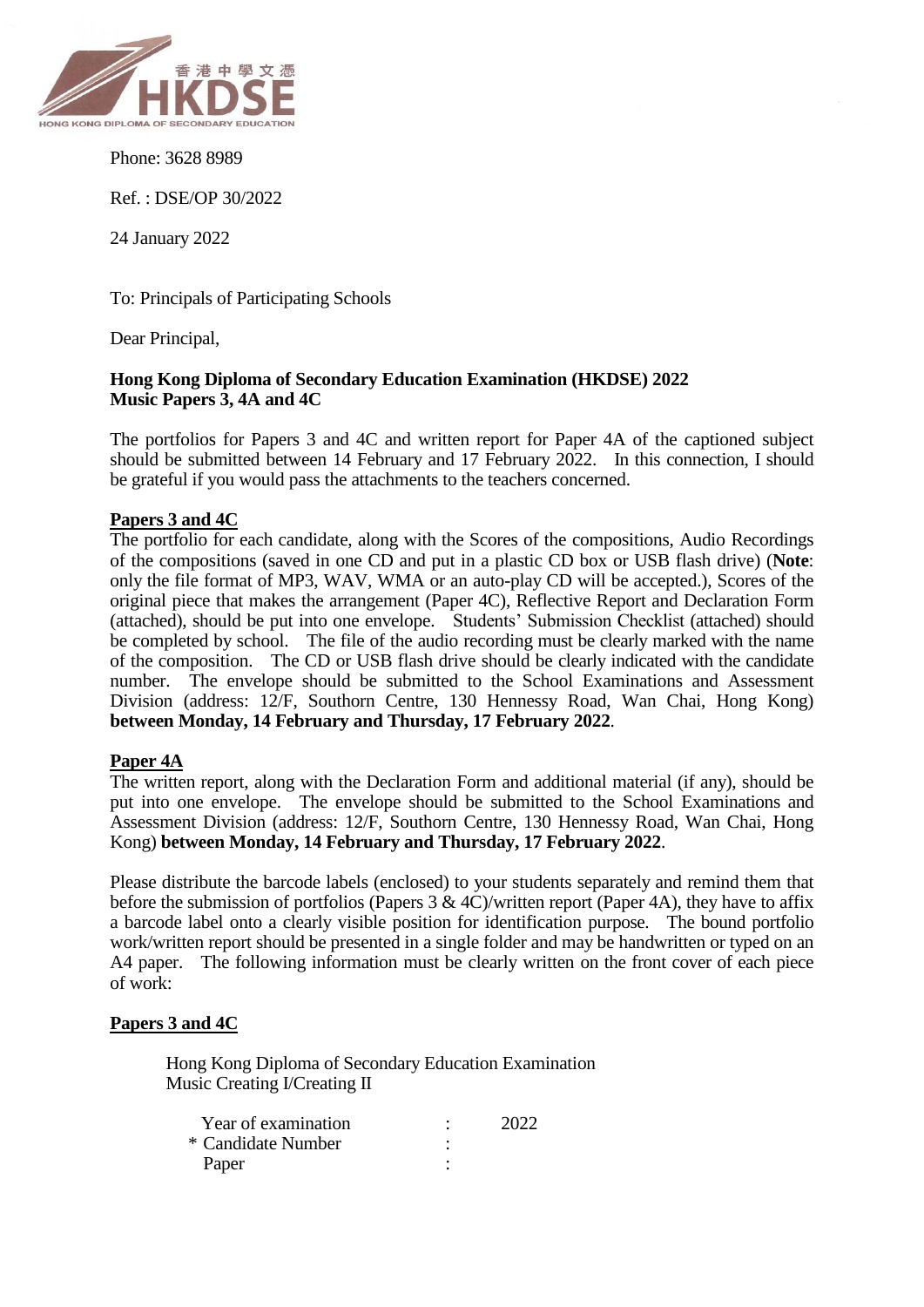### **Paper 4A**

Hong Kong Diploma of Secondary Education Examination Music Special Project

| Year of examination | 2022 |
|---------------------|------|
| * Candidate Number  |      |
| Paper               |      |

\* **Candidates are strictly forbidden to put their names on the portfolios/written report**.

The original copy of the portfolio/written report must be submitted. Xerox copies will **not** be accepted. Tapes and tapescripts may be included if appropriate.

Please remind your students and teachers that

- (1) any candidate who partially or wholly reproduces other people's work is liable to be disqualified from the examination;
- (2) late submission after 17 February 2022 will **not** be accepted and a score of 'zero' will be given;
- (3) Declaration Form must be signed and returned along with the portfolio/written report.

If you have any enquiries, please feel free to contact Ms Fiona To on 3628 8989.

Yours faithfully,

Cindy Chiu Senior Manager School Examinations and Assessment Division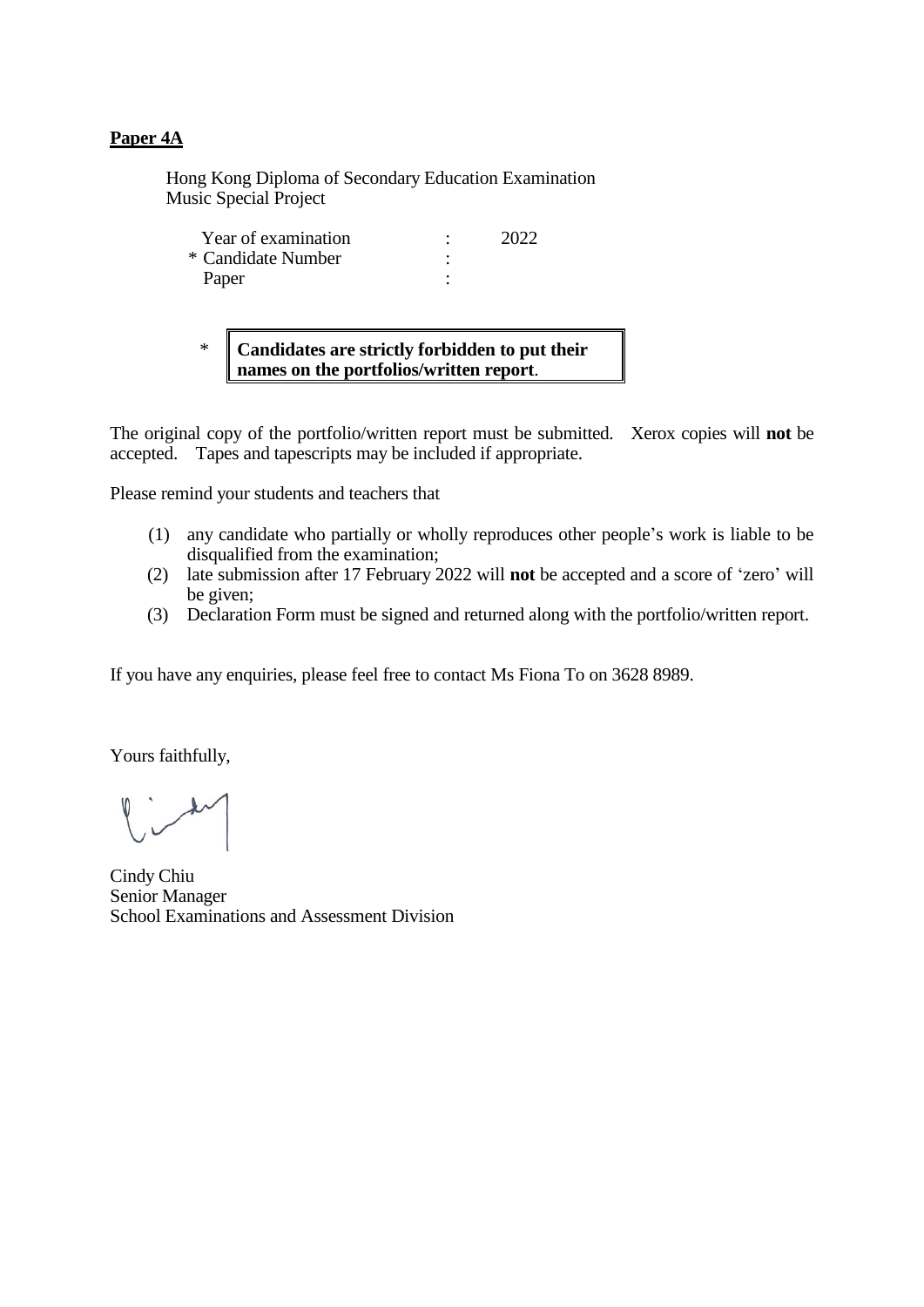**For school candidate**

**Hong Kong Examinations and Assessment Authority**

**Hong Kong Diploma of Secondary Education Examination 2022**

**Music (Paper 3: Creating I)**

## **Students' Submission Checklist on Creating I**

(To be filled in by teacher)

The following items should be included in the portfolio:

(i) two or more compositions (20%), the total duration of which should be approximately 4 to 12 minutes, with at least one composition scored for an ensemble;

(ii) a reflective report (5%) of about 500 words.

| <b>Candidate Number</b> | <b>Scores of</b><br>compositions<br>$(\checkmark/x)$ | <b>Audio Recording</b><br>$(\checkmark/\checkmark)$ | <b>Reflective Report</b><br>$(\checkmark/x)$ | <b>Declaration Form</b><br>$(\checkmark/x)$ | <b>Remark</b> |
|-------------------------|------------------------------------------------------|-----------------------------------------------------|----------------------------------------------|---------------------------------------------|---------------|
| e.g. 210000001          | $\checkmark$                                         | $\checkmark$                                        |                                              |                                             |               |
| e.g. 210000002          | $\boldsymbol{\mathsf{x}}$                            | $\boldsymbol{\mathsf{x}}$                           | $\boldsymbol{\mathsf{x}}$                    | $\pmb{\times}$                              | no submission |
|                         |                                                      |                                                     |                                              |                                             |               |
|                         |                                                      |                                                     |                                              |                                             |               |
|                         |                                                      |                                                     |                                              |                                             |               |

School Code:

Name of Teacher: Date: Signature of Teacher: Date: Date: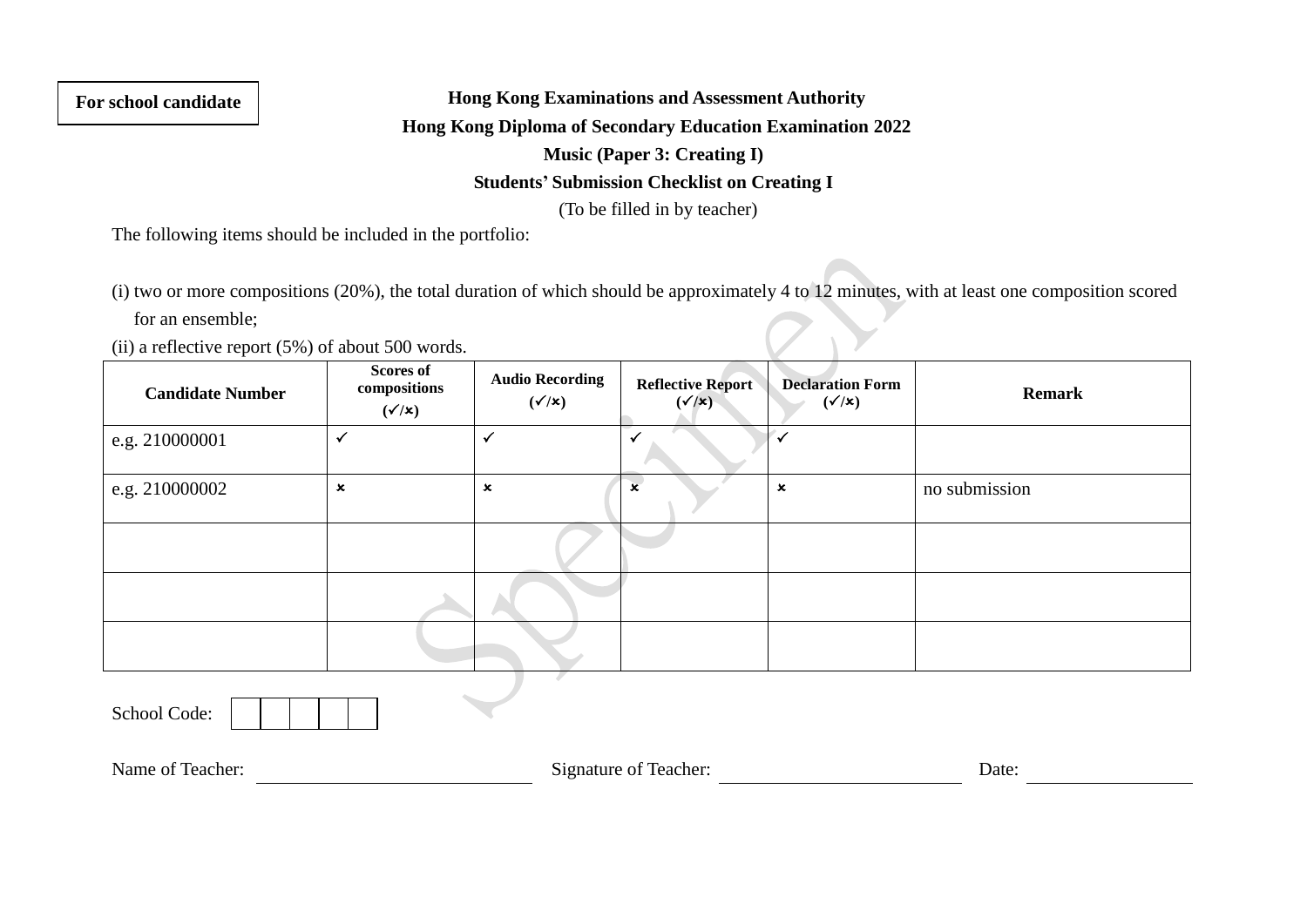# **For school candidate**

# **Hong Kong Examinations and Assessment Authority Hong Kong Diploma of Secondary Education Examination 2022**

**Music (Paper 4A: Special Project)**

# **Students' Submission Checklist on Special Project**

(To be filled in by teacher)

| <b>Candidate Number</b> | Project report<br>$(\checkmark/x)$ | <b>Declaration form</b><br>$(\checkmark/x)$ | <b>Additional materials</b><br>$(\checkmark/x)$ | <b>Remark</b> |
|-------------------------|------------------------------------|---------------------------------------------|-------------------------------------------------|---------------|
|                         |                                    |                                             |                                                 |               |
|                         |                                    | $\bigcirc$                                  |                                                 |               |
|                         |                                    |                                             |                                                 |               |
|                         |                                    |                                             |                                                 |               |
|                         |                                    |                                             |                                                 |               |
|                         |                                    |                                             |                                                 |               |
| School Code:            |                                    |                                             |                                                 |               |
| Name of Teacher:        |                                    | Signature of Teacher:                       |                                                 | Date:         |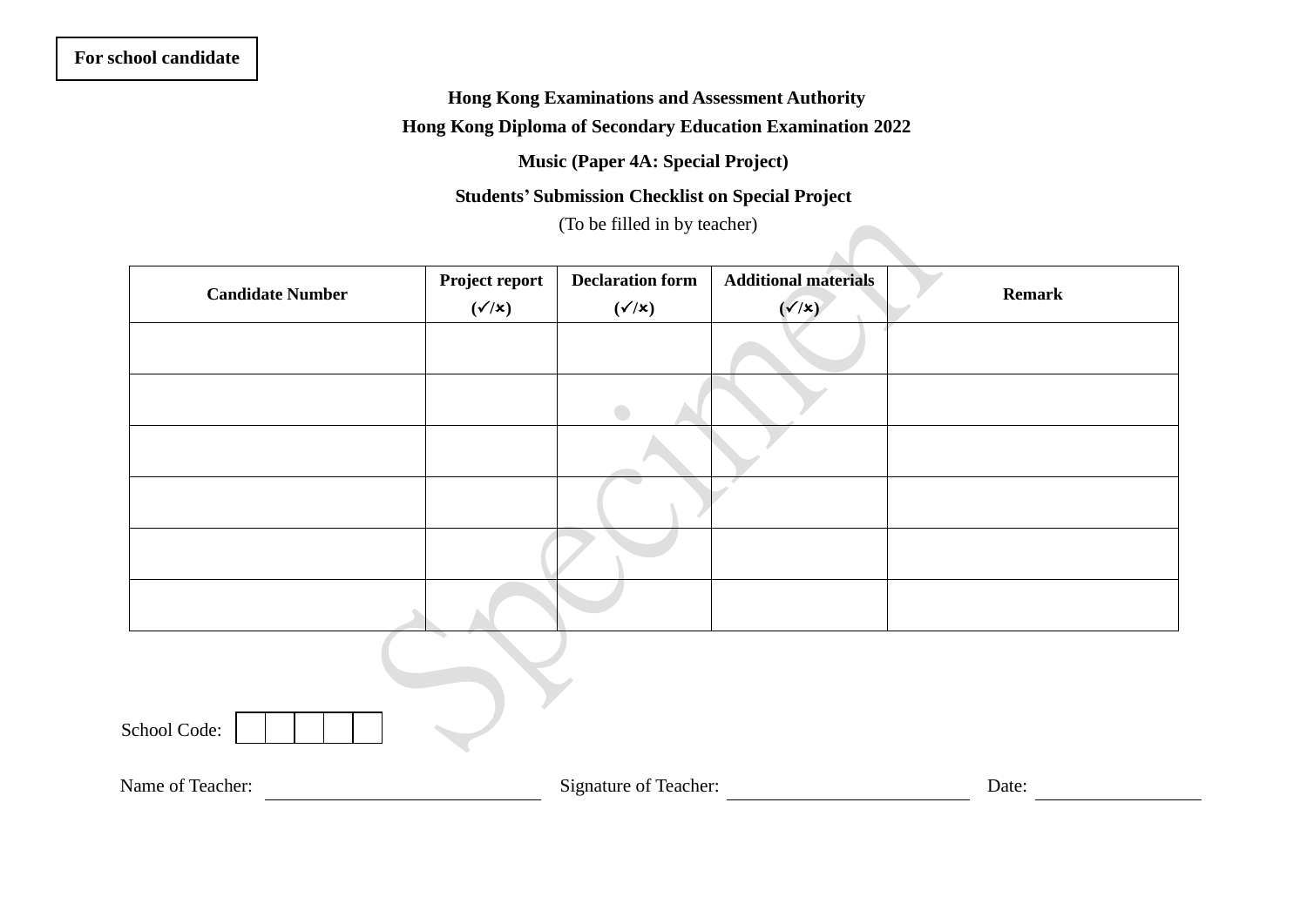### **For school candidate**

# **Hong Kong Examinations and Assessment Authority Hong Kong Diploma of Secondary Education Examination 2022 Music (Paper 4C: Creating II) Students' Submission Checklist on Creating II** (To be filled in by teacher)

The following items should be included in the portfolio:

(i) two music arrangements of specific tasks, the total duration of which should range from 8 to 18 minutes (20%): (1) to arrange an instrumental piece for a different instrumentation, and (2) to add accompaniment and extension to an existing song or melody. Candidates should make the arrangement on an original piece, and that the scores of the original pieces on which the arrangements are based must be submitted; and

(ii) a reflective report  $(5%)$  of about 600 words

| <b>Candidate Number</b> | Scores of the<br>arrangements<br>$(\checkmark/x)$ | <b>Audio Recording</b><br>$(\checkmark/x)$ | Reflective Report | Sores that the<br>arrangements<br>are based $(\checkmark/\checkmark)$ | <b>Declaration</b><br>Form<br>$(\checkmark/\checkmark)$ | <b>Remark</b> |
|-------------------------|---------------------------------------------------|--------------------------------------------|-------------------|-----------------------------------------------------------------------|---------------------------------------------------------|---------------|
|                         |                                                   |                                            |                   |                                                                       |                                                         |               |
|                         |                                                   |                                            |                   |                                                                       |                                                         |               |
|                         |                                                   |                                            |                   |                                                                       |                                                         |               |
|                         |                                                   |                                            |                   |                                                                       |                                                         |               |
|                         |                                                   |                                            |                   |                                                                       |                                                         |               |

School Code:

Name of Teacher: Signature of Teacher: Date: Date: